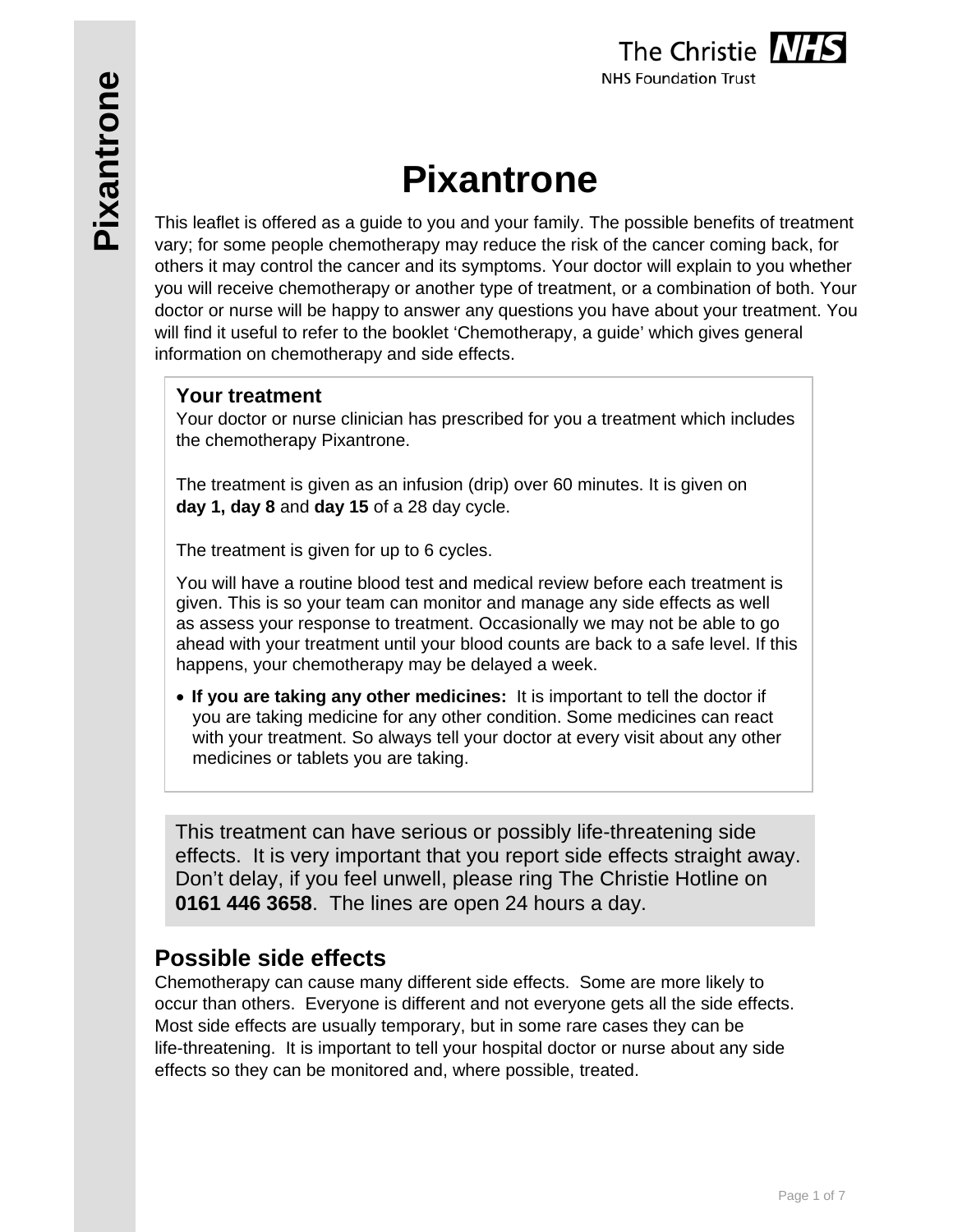#### **Tumour Lysis Syndrome**

This treatment may cause the rapid breakdown of lymphoma cells, which may lead to abnormalities in the blood. This problem is more likely if you have a lot of disease or if your kidneys do not work as well as they should do. Your doctor will tell you if you are at risk. You may be given a kidney-protective medicine called allopurinol for the first cycle of treatment, and your doctor may do additional blood tests to monitor this side effect. We sometimes admit patients for the first treatment to give intravenous fluids and kidney-protective medication and twice daily monitoring of blood tests for at least 48 hours.

#### **Common side effects (more than 1 in 10)**

#### **Increased risk of serious infection**

You are vulnerable to infection while you are having chemotherapy. Minor infections can become life-threatening in a matter of hours if left untreated. Symptoms of infection include fever, shivering, sweats, sore throat, diarrhoea, discomfort when you pass urine, cough or breathlessness. We recommend that you use a digital thermometer so you can check your temperature. You can buy one from your local pharmacy.

#### **If you feel unwell, you have symptoms of an infection or your temperature is 37.5ºC or above, or below 36ºC contact The Christie Hotline straight away**.

#### **Anaemia (low number of red blood cells)**

While having this treatment you may become anaemic. This may make you feel tired and breathless. Let your doctor or nurse know if these symptoms are a problem. You may need a blood transfusion.

#### **• Bruising or bleeding**

This treatment can reduce the production of platelets which help the blood clot. Let your doctor know if you have any unexplained bruising or bleeding, such as nosebleeds, bloodspots or rashes on the skin, or bleeding gums. You may need a platelet transfusion.

#### **Nausea and vomiting (sickness)**

The severity of this varies from person to person. Anti-sickness medication will be given along with your chemotherapy to prevent this. You will also be given antisickness tablets to take at home. If you continue to feel or be sick, contact your GP or The Christie, because your anti-sickness medication may need to be changed or increased.

#### **Diarrhoea**

If you experience diarrhoea while you are having treatment, anti-diarrhoea medication can be bought from a pharmacy or prescribed by your GP for a temporary period until this is resolved. If the problem persists contact The Christie. Ask the staff for a copy of 'Eating: Help Yourself' which has some useful ideas about diet when you are having treatment.

#### **Constipation**

You may become constipated as a result of this treatment and/or the anti-sickness medication. Try to drink plenty of fluids and eat foods high in fibre. Report this to your hospital doctor who may prescribe a suitable laxative. Ask the staff for a copy of Eating help yourself which has useful ideas about diet when you are having treatment.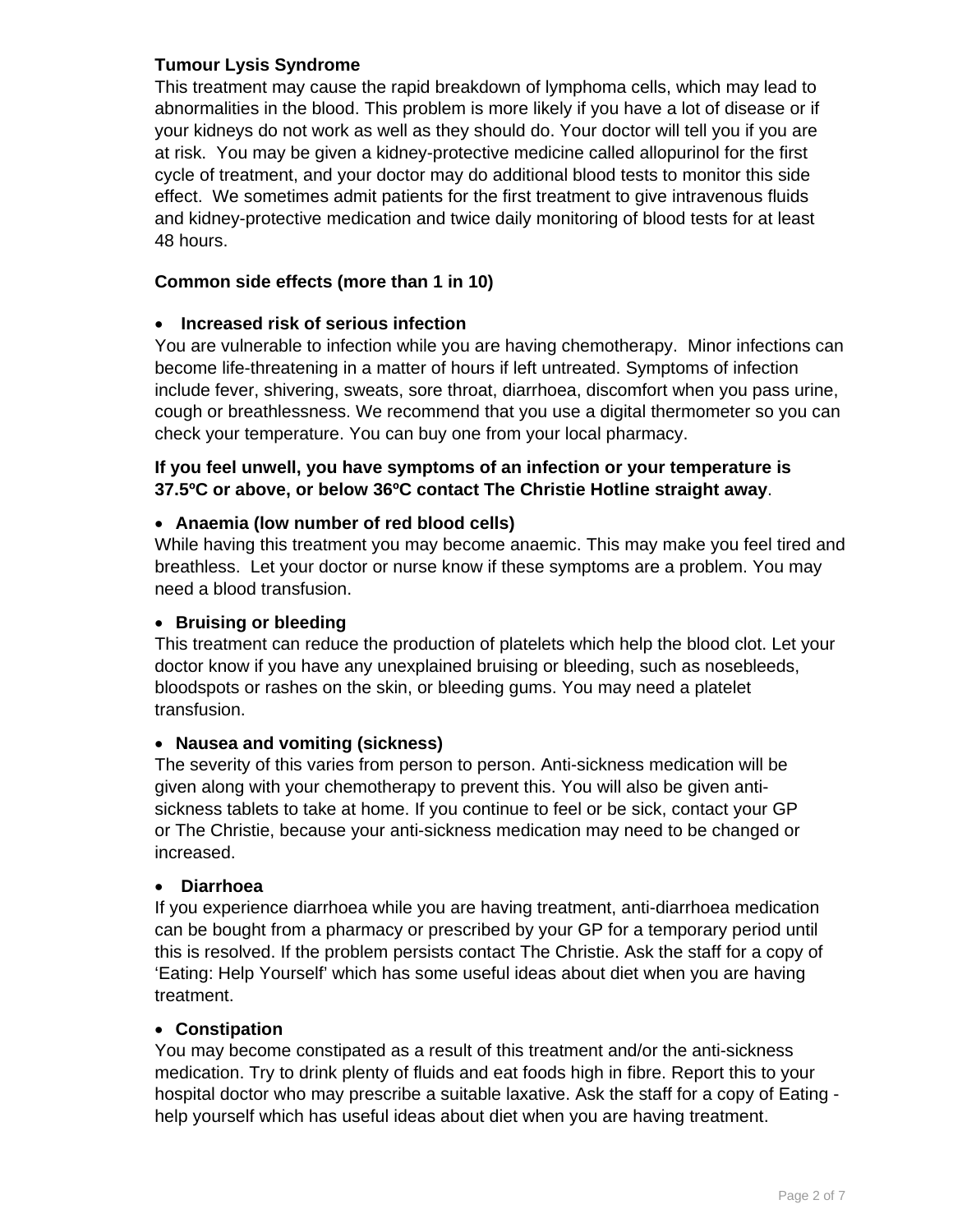#### **Sore mouth**

Your mouth may become sore or dry, or you may notice small mouth ulcers during this treatment. Drinking plenty of fluids and cleaning your teeth regularly and gently with a soft toothbrush can help to reduce the risk of this happening. We can prescribe a mouthwash for you to use during treatment. You can dilute this with water if your mouth is sore. Ask your doctor or nurse for further advice. There is also general mouth care information in the chemotherapy booklet. If you continue to have a sore mouth, please contact The Christie Hotline.

Occasionally during treatment you may have a strange taste (metallic or bitter) or, less commonly, loss of taste. A strongly flavoured sweet or mint will help to disguise this. Normal taste will usually return after the treatment finishes.

#### **Hair loss**

Hair thinning or complete hair loss may occur during treatment. It is advisable to avoid perms, colours, use of hot brushes and vigorous, frequent washing that could increase hair loss. Please remember that this is a temporary side effect and your hair will grow back when your treatment is completed. Very rarely, hair loss can be permanent. If you would like an appointment with the wig service, this can be arranged for you by visiting the cancer information centre, or call **0161 446 8100**. Ask the staff for a copy of 'The Wig Fitting Service'. The Maggie's centre runs a head care workshop. Contact Maggie's on **0161 641 4848** or email **manchester@maggiescentres.org** to arrange an appointment.

#### **Loss of appetite**

If you experience a loss of appetite, please be sure to tell your doctor or nurse at your next hospital visit.

#### **Bone pain**

Bone pain can be a temporary side effect while having this treatment. It is important to tell your doctor or nurse about this, so that appropriate painkillers can be prescribed.

#### **Discolouration of urine**

Pixantrone can make your urine go bluish in colour. This is temporary and should only last for the first 24 hours following treatment.

#### **Discolouration of eyes**

Pixantrone may discolour the whites of your eyes to have a slight blue tint. This is temporary and should resolve after treatment finishes.

#### **Conjunctivitis**

You may develop sore or reddened eyes and/or discharge in the corners of your eyes. Contact your doctor if this occurs.

#### **Skin and nails**

Pixantrone can cause your skin and nails to discolour. This is temporary for a few days to a few weeks. During your treatment your skin can be more **sensitive to the sun** than usual. Sit in the shade, avoid too much sun, wear protective clothing and use a high factor sunblock cream. Asian and African-Caribbean people may develop noticeable light patches on their skin.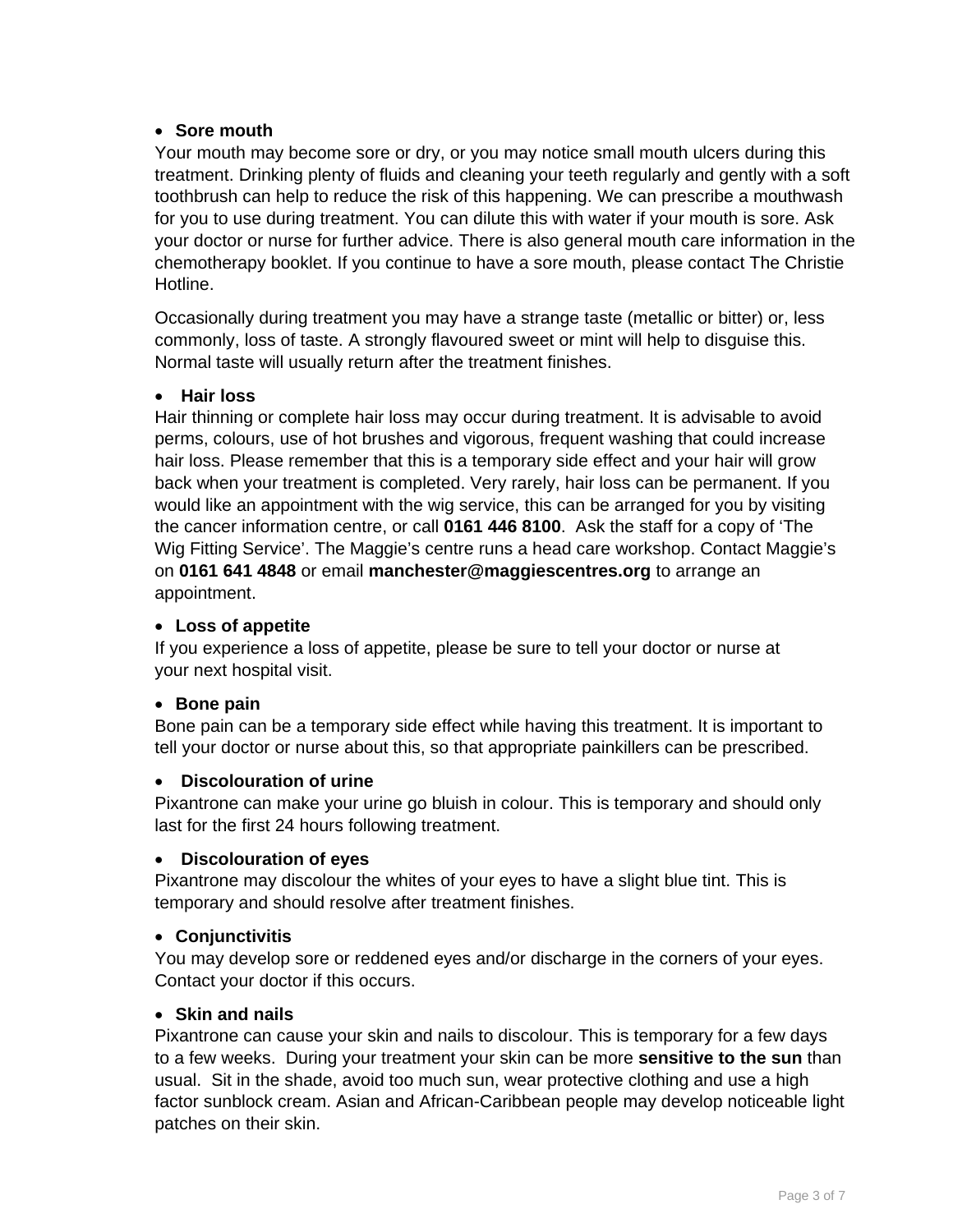#### **Lethargy and weakness**

Chemotherapy often makes you feel tired and lacking in energy. It can be frustrating when you feel unable to cope with routine tasks. If you do feel tired, take rest and get help with household chores. If necessary, take time off work. Gentle exercise such as walking can be beneficial. You may experience generalised muscle weakness.

#### **Heart damage**

There is a possibility that your heart pumping function could decrease or you could<br>There is a possibility that your heart pumping function could decrease or you could develop a condition called congestive heart failure during or after treatment. This risk is higher if you already have heart problems. Your doctor may check your heart function before you have this treatment, and will discuss the risk with you before you consent to the treatment.

#### **Rare side effects (less than 1 in 100)**

 **Extravasation** is when chemotherapy leaks outside the vein. If you develop redness, soreness or pain at the injection site **at any time** please let us know straight away.

#### **Serious and potentially life threatening side effects**

In a small proportion of patients chemotherapy can result in very severe side effects which may rarely result in death. The team caring for you will discuss the risk of these side effects with you.

# **Sex, contraception & fertility**

**Protecting your partner and contraception:** We recommend that you or your partner use a condom during sexual intercourse while you are having the course of chemotherapy. Chemotherapy is dangerous to unborn babies and this will also protect you and your partner from any chemotherapy drugs that may be present in semen and in the vagina. If you suspect that you may be pregnant please tell your doctor immediately.

**Fertility:** This chemotherapy may affect your ability to have children. Your doctor or nurse should have discussed this with you. If not, please ask them before you start treatment.

# **Late side effects**

Some side effects may become evident only after a number of years. In reaching any decision with you about treatment, the potential benefit you receive from treatment will be weighed against the risks of serious long term side effects to the heart, lungs, kidneys and bone marrow. With some drugs there is also a small but definite risk of developing another cancer. If any of these problems specifically applies to you, the doctor will discuss these with you and note this on your consent form.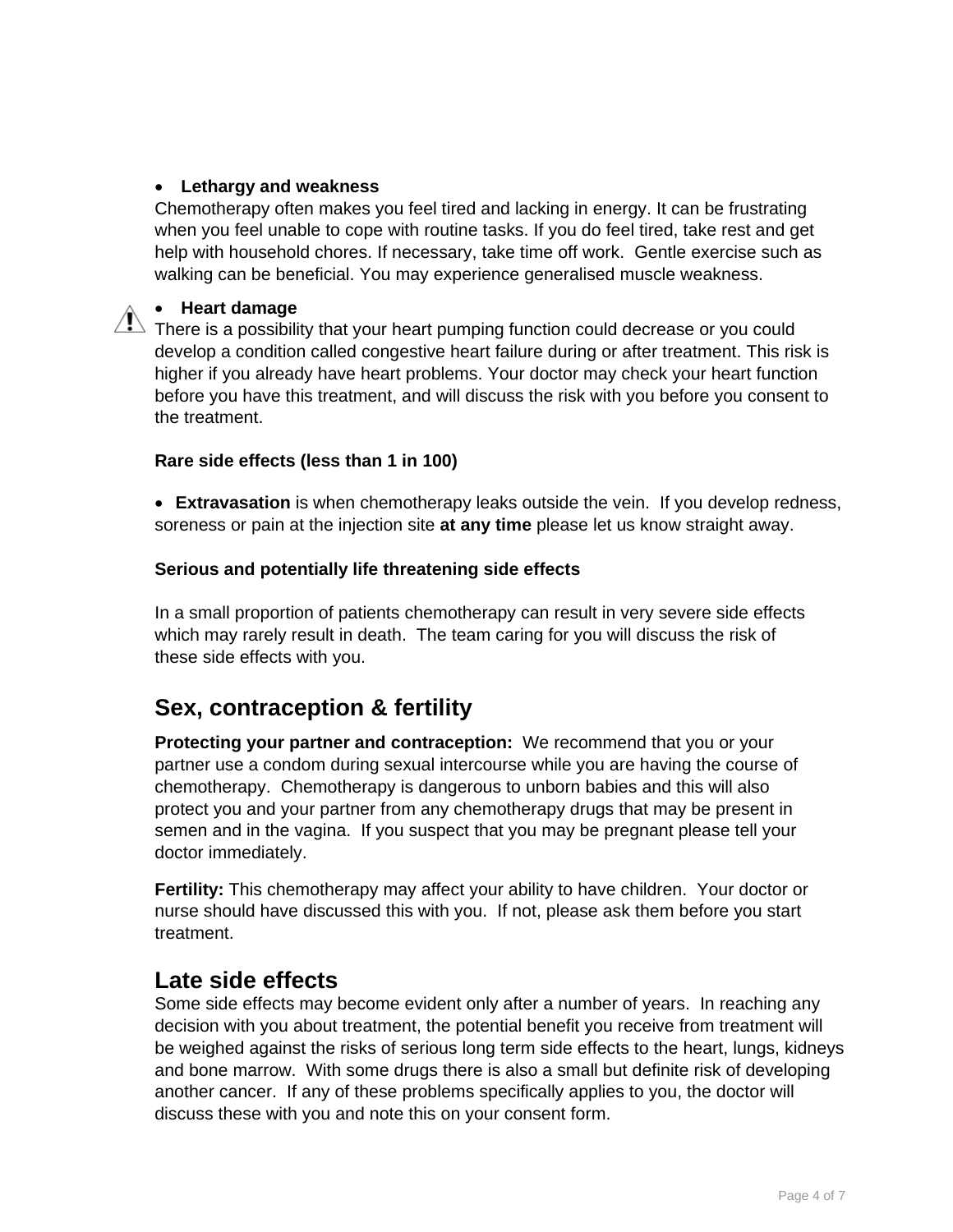# **Contacts**

If you have any general questions or concerns about your treatment, please ring the area where you are having treatment:

| • Haematology day unit                |                                                                                   | 0161 446 3924                                                                                                                  |
|---------------------------------------|-----------------------------------------------------------------------------------|--------------------------------------------------------------------------------------------------------------------------------|
| • Lymphoma clinical nurse specialists |                                                                                   | 0161 446 8573                                                                                                                  |
| • Lymphoma secretaries                | 0161 446 3753<br>0161 446 3360<br>0161 446 3956<br>0161 446 3302<br>0161 446 3869 | Professor Radford/Dr Linton<br>Professor Illidge<br>Dr Smith<br>0161 446 3332 Professor Cowan<br>Dr Harris/Dr Chan<br>Dr Bloor |
| • Palatine Treatment Ward             | 0161 446 3960/3961                                                                |                                                                                                                                |
| • General enquiries                   | 0161 446 3000                                                                     |                                                                                                                                |
|                                       |                                                                                   |                                                                                                                                |
|                                       |                                                                                   |                                                                                                                                |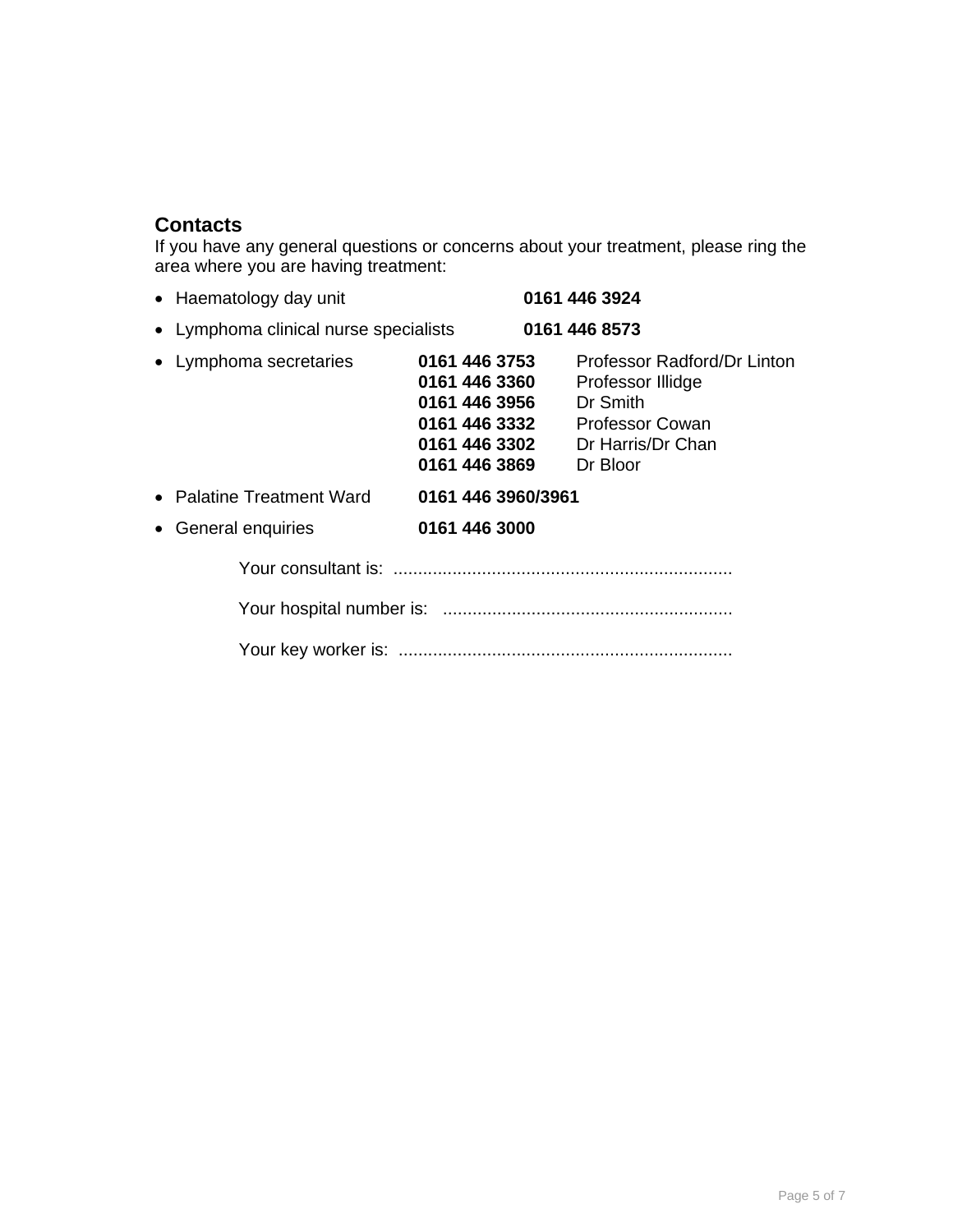If you need information in a different format, such as easy read, large print, BSL, braille, email, SMS text or other communication support, please tell your ward or clinic nurse.

*© 2017 The Christie NHS Foundation Trust. This document may be copied for use within the NHS only on the condition that The Christie NHS Foundation Trust is acknowledged as the creator.*

We try to ensure that all our information given to patients is accurate, balanced and based on the most up-to-date scientific evidence. If you would like to have details about the sources used please contact **patient.information@christie.nhs.uk** 

> Contact The Christie Hotline for urgent support and specialist advice

# **The Christie Hotline: 0161 446 3658**

Open 24 hours a day, 7 days a week

The Christie NHS Foundation Trust Wilmslow Road Withington Manchester M20 4BX Tel: 0161 446 3000 www.christie.nhs.uk

The Christie Patient Information Service July 2017 - Review July 2020